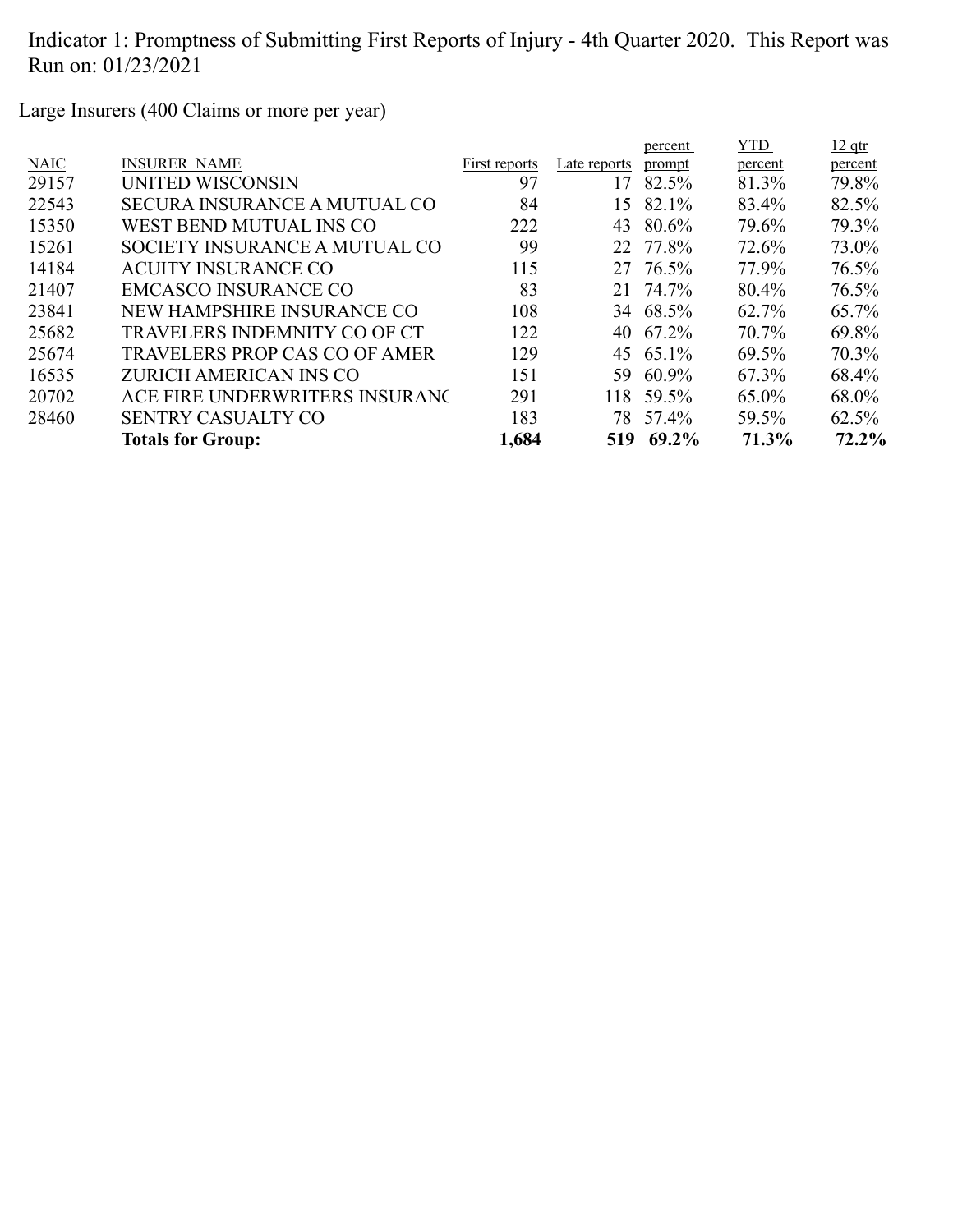Medium Size Insurers (65 -399 Claims or more per year)

|             |                                        |                  |                  | percent  | <b>YTD</b> | $12$ qtr |
|-------------|----------------------------------------|------------------|------------------|----------|------------|----------|
| <b>NAIC</b> | <b>INSURER NAME</b>                    | First reports    | Late reports     | prompt   | percent    | percent  |
| 12305       | ACCIDENT FUND NATIONAL INS CO          | 34               | 5                | 85.3%    | 91.7%      | 88.0%    |
| 10351       | FIRST DAKOTA INDEMNITY COMPAN          | 19               |                  | 2 89.5%  | 87.7%      | 83.8%    |
| 14176       | <b>HASTINGS MUTUAL INS CO</b>          | 15               | 1                | 93.3%    | 87.7%      | 79.1%    |
| 11371       | <b>GREAT WEST CASUALTY CO</b>          | $\tau$           | $\overline{2}$   | 71.4%    | 86.8%      | 88.0%    |
| 11374       | <b>SFM MUTUAL INS CO</b>               | 78               | 16               | 79.5%    | 85.8%      | 85.3%    |
| 13935       | FEDERATED MUTUAL INS CO                | 32               | 5                | 84.4%    | 85.2%      | 89.4%    |
| 11527       | <b>LEAGUE OF WIS MUNICIPALITIES MU</b> | 17               | 3                | 82.4%    | 82.1%      | 84.1%    |
| SI          | <b>DEPT OF ADMINISTRATION</b>          | 77               | 17               | 77.9%    | 81.1%      | 82.4%    |
| 29424       | HARTFORD CASUALTY INS CO               | 23               | $\mathbf{0}$     | 100.0%   | 80.7%      | 73.1%    |
| 15377       | WESTERN NATIONAL MUTUAL INS CO         | 25               | 9                | 64.0%    | 79.8%      | 79.3%    |
| 26271       | ERIE INSURANCE EXCHANGE                | 40               | 16               | $60.0\%$ | 79.7%      | 81.7%    |
| 13021       | UNITED FIRE & CASUALTY CO              | 10               | $\overline{2}$   | 80.0%    | 78.3%      | 72.4%    |
| 14303       | <b>INTEGRITY INSURANCE CO</b>          | 37               |                  | 7 81.1%  | 78.2%      | 79.0%    |
| 26832       | <b>GREAT AMERICAN ALLIANCE INS CO</b>  | 23               |                  | 4 82.6%  | 77.9%      | 78.7%    |
| 10166       | ACCIDENT FUND INS CO OF AMERICA        | 83               |                  | 16 80.7% | 76.9%      | 81.0%    |
| 25402       | <b>EMPLOYERS ASSURANCE CORP</b>        | 16               |                  | 9 43.8%  | 76.6%      | 72.4%    |
| 40142       | <b>AMERICAN ZURICH INS CO</b>          | 62               | 16               | 74.2%    | 75.1%      | 76.3%    |
| 23035       | LIBERTY MUTUAL FIRE INS CO             | 14               | 5                | 64.3%    | 74.6%      | 76.6%    |
| 24554       | <b>XL INSURANCE AMERICA INC</b>        | 35               | 13               | 62.9%    | 72.6%      | 71.1%    |
| 10677       | CINCINNATI INSURANCE CO                | 23               | 6                | 73.9%    | 72.6%      | 73.6%    |
| 18988       | <b>AUTO OWNERS INS CO</b>              | 29               |                  | 12 58.6% | 72.5%      | 79.3%    |
| 19429       | <b>INSURANCE CO OF STATE OF PA</b>     | 9                |                  | 4 55.6%  | 71.8%      | 54.3%    |
| SI          | UW-SYSTEM ADMINISTRATION               | 22               |                  | 7 68.2%  | 71.4%      | 73.9%    |
| SI          | FEDERAL EXPRESS CORPORATION            | 21               | 8                | 61.9%    | 71.2%      | 81.3%    |
| 29459       | TWIN CITY FIRE INS CO                  | 52               | 11               | 78.8%    | 68.8%      | 67.9%    |
| SI          | <b>KOHLER CO</b>                       | 18               | 6                | 66.7%    | 68.6%      | 56.7%    |
| 42404       | <b>LIBERTY INSURANCE CORP</b>          | 56               | 15               | 73.2%    | 68.4%      | 65.9%    |
| 15105       | SAFETY NATIONAL CASUALTY CORP          | 46               |                  | 16 65.2% | 66.4%      | 60.2%    |
| 24147       | <b>OLD REPUBLIC INS CO</b>             | 62               | 18               | 71.0%    | 65.8%      | 65.0%    |
| 37885       | XL SPECIALTY INSURANCE COMPANY         | 39               |                  | 14 64.1% | 65.6%      | 69.1%    |
| 21415       | <b>EMPLOYERS MUTUAL CAS CO</b>         | 58               |                  | 18 69.0% | 65.0%      | 70.2%    |
| 19275       | AMERICAN FAMILY MUTUAL INS CO          | 15               |                  | 8 46.7%  | 64.2%      | 74.4%    |
| 33600       | L M INSURANCE CORP                     | 56               |                  | 21 62.5% | 63.0%      | 70.6%    |
| 24988       | SENTRY INSURANCE COMPANY               | 79               |                  | 31 60.8% | 62.6%      | 60.6%    |
| 23817       | <b>ILLINOIS NATIONAL INS CO</b>        | 29               |                  | 15 48.3% | 61.5%      | 73.0%    |
| 31895       | AMERICAN INTERSTATE INS CO             | 17               |                  | 6 64.7%  | 61.4%      | 68.0%    |
| 26247       | AMERICAN GUARANTEE & LIABILITY         | 15               | 6                | $60.0\%$ | 60.9%      | 61.7%    |
| 15091       | <b>RURAL MUTUAL INS CO</b>             | 57               |                  | 23 59.6% | 60.8%      | 57.6%    |
| 13986       | FRANKENMUTH MUTUAL INS CO              | 18               |                  | 11 38.9% | 56.3%      | 61.4%    |
| 20281       | FEDERAL INSURANCE CO                   | 13               |                  | 5 61.5%  | 55.1%      | 54.7%    |
| 11150       | <b>ARCH INSURANCE CO</b>               | 47               |                  | 25 46.8% | 54.5%      | 63.4%    |
| 13331       | MOTORISTS COMMERCIAL MUTUAL            | $\boldsymbol{0}$ | $\boldsymbol{0}$ | $0.0\%$  | 53.3%      | 63.6%    |
| SI          | <b>KWIK TRIP INC</b>                   | 18               | 15               | 16.7%    | 53.0%      | 71.9%    |
| 23434       | MIDDLESEX INSURANCE CO                 | 41               | 21               | 48.8%    | 52.7%      | 54.8%    |
| SI          | MILWAUKEE BOARD OF SCHOOL DIR          | 3                | $\mathbf{1}$     | 66.7%    | 50.0%      | 56.7%    |
| 22667       | ACE AMERICAN INSURANCE CO              | 18               | 11               | 38.9%    | 50.0%      | 54.4%    |
| <b>SI</b>   | <b>CITY OF MILWAUKEE</b>               | 41               |                  | 26 36.6% | 42.9%      | 40.6%    |
| SI          | <b>CITY OF MADISON</b>                 | 24               |                  | 21 12.5% |            |          |
|             |                                        |                  |                  |          | 31.0%      | 39.7%    |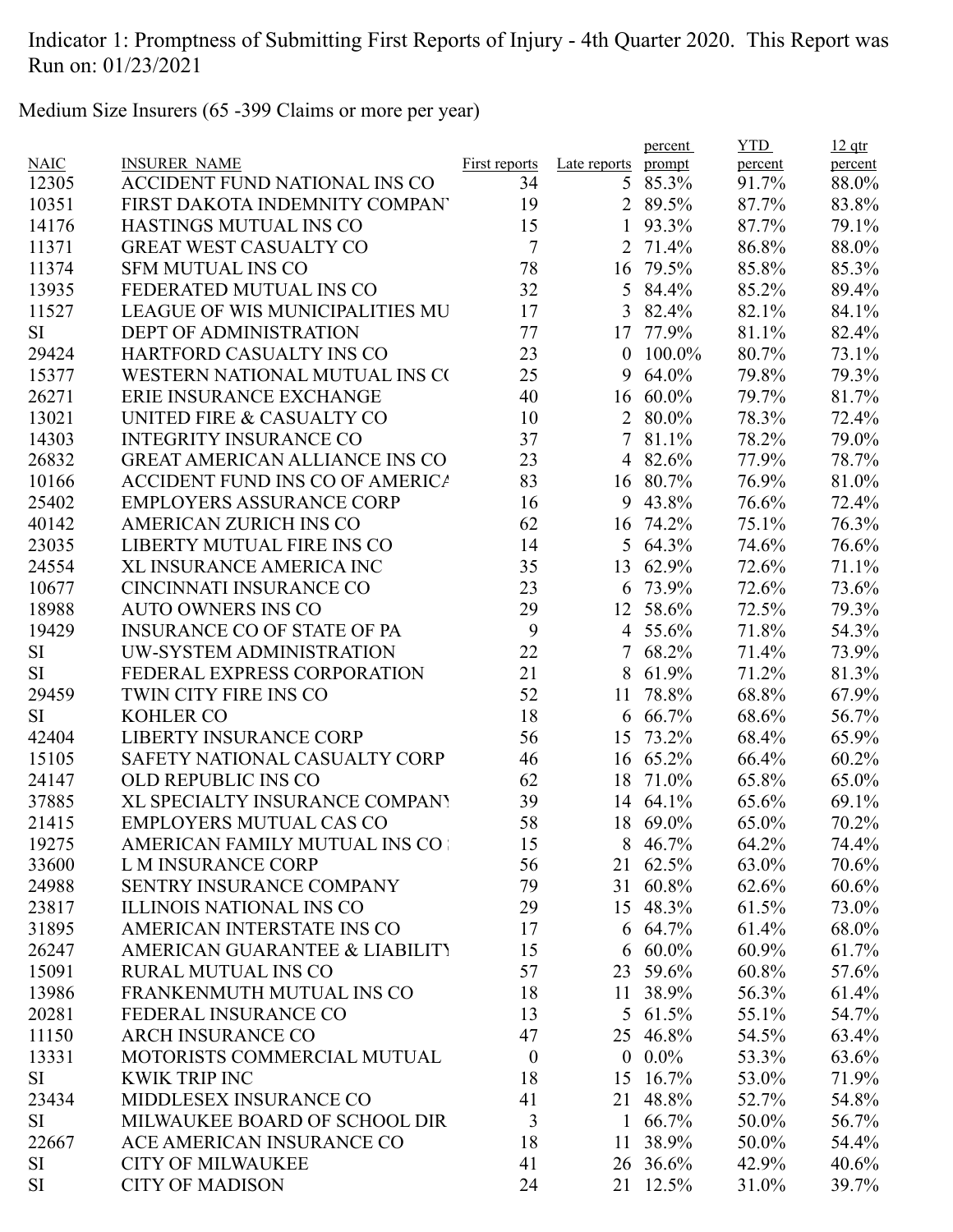Medium Size Insurers (65 -399 Claims or more per year)

|             | <b>Totals for Group:</b>       | 1.599         |              | 547 65.8% | 68.2%   | 69.6%         |
|-------------|--------------------------------|---------------|--------------|-----------|---------|---------------|
| 18767       | CHURCH MUTUAL INSURANCE CO S.1 | 26            |              | 18 30.8%  | 24.7%   | 51.0%         |
| <b>NAIC</b> | INSURER NAME                   | First reports | Late reports | prompt    | percent | percent       |
|             |                                |               |              | percent   | YTD     | <u>12 qtr</u> |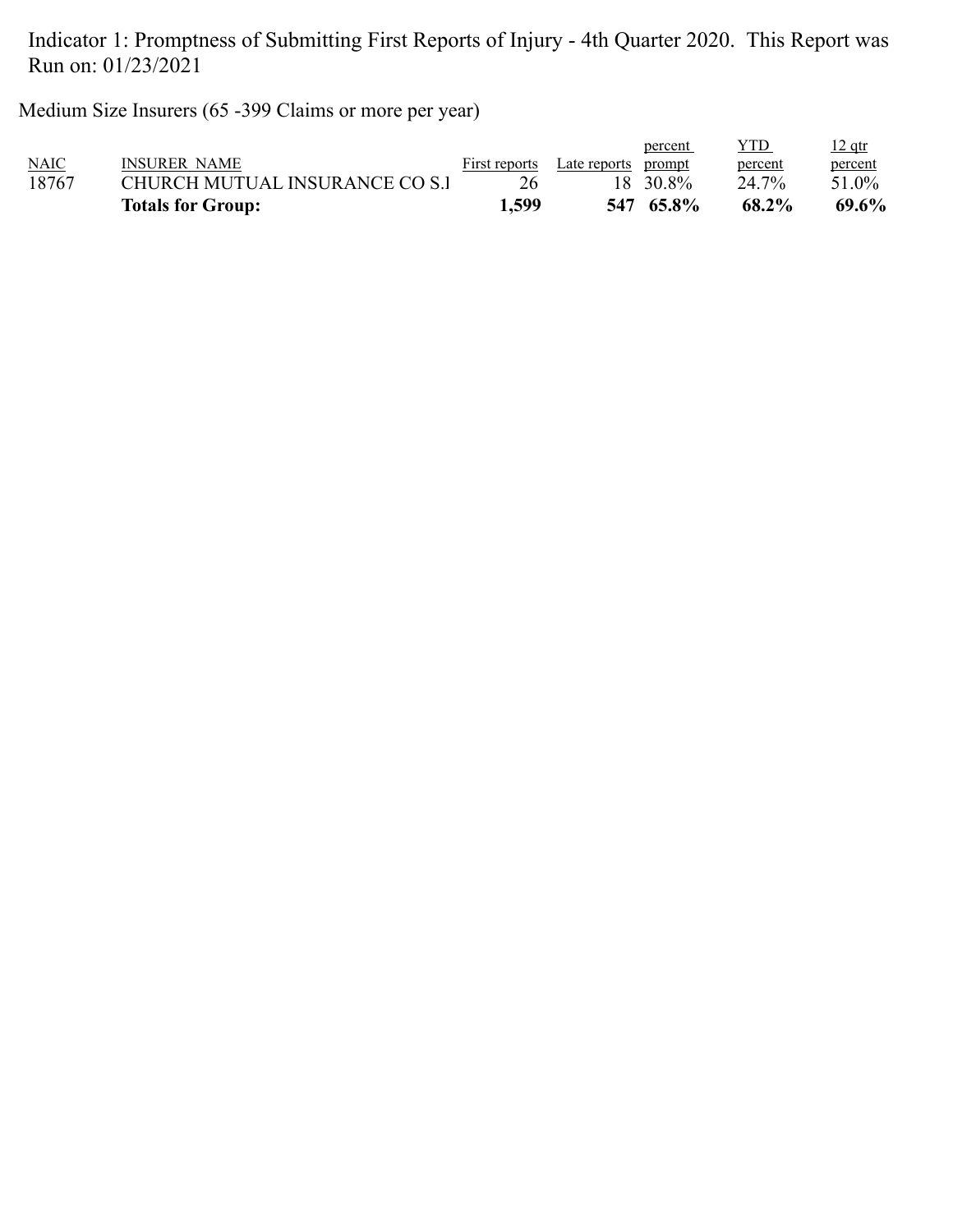Small Size Insurers (Less than 65 Claims per year)

|             |                                        |                      |                  | percent         | <b>YTD</b> | $12$ qtr |
|-------------|----------------------------------------|----------------------|------------------|-----------------|------------|----------|
| <b>NAIC</b> | <b>INSURER NAME</b>                    | <b>First reports</b> | Late reports     | prompt          | percent    | percent  |
| SI          | <b>MAYO CLINIC HEALTH SYS-NW WI RI</b> | 17                   | 1                | 94.1%           | 88.9%      | 94.5%    |
| 20109       | <b>BITCO NATIONAL INS CO</b>           | 4                    | $\theta$         | $100.0\%$       | 100.0%     | 94.1%    |
| <b>SI</b>   | ROEHL TRANSPORT INC                    | 1                    | $\overline{0}$   | 100.0%          | 93.8%      | 93.1%    |
| <b>SI</b>   | SCHNEIDER NATIONAL CARRIERS IN         | 5                    | $\theta$         | 100.0%          | 95.7%      | 92.3%    |
| 19445       | NATIONAL UNION FIRE INS CO OF PIT      | 13                   | $\overline{0}$   | 100.0%          | 94.6%      | 87.0%    |
| 41394       | BENCHMARK INSURANCE CO                 | $\overline{2}$       |                  | 50.0%           | 84.6%      | 86.8%    |
| 24112       | <b>WESTFIELD INSURANCE CO</b>          | 6                    |                  | 83.3%           | 90.0%      | 86.5%    |
| <b>SI</b>   | MILWAUKEE TRANSPORT SERVICES I         | 5                    | $\overline{2}$   | $60.0\%$        | 80.0%      | 86.4%    |
| <b>SI</b>   | FEDEX FREIGHT INC                      | $\overline{3}$       |                  | 2 33.3%         | 84.0%      | 86.3%    |
| 15148       | <b>SHEBOYGAN FALLS INS CO</b>          | $\overline{2}$       | $\overline{0}$   | 100.0%          | 88.9%      | 85.5%    |
| <b>SI</b>   | <b>BRUNSWICK CORPORATION</b>           | $\overline{2}$       | $\overline{0}$   | 100.0%          | 100.0%     | 85.5%    |
| 32700       | <b>OWNERS INS CO</b>                   | $\overline{4}$       | $\overline{2}$   | 50.0%           | 78.9%      | 84.1%    |
| 33588       | <b>FIRST LIBERTY INS CORP</b>          | 18                   | 2                | 88.9%           | 86.5%      | 83.5%    |
| 21458       | EMPLOYERS INSURANCE CO OF WAU          | 16                   | 5                | 68.8%           | 84.2%      | 82.8%    |
| 24449       | <b>REGENT INSURANCE CO</b>             | 9                    | $\overline{0}$   | 100.0%          | 87.8%      | 82.6%    |
| 12304       | <b>ACCIDENT FUND GENERAL INSURAN</b>   | 11                   | $\overline{2}$   | 81.8%           | 81.4%      | 81.7%    |
| 24830       | CITIES & VILLAGES MUTUAL INS CO        | 9                    | 1                | 88.9%           | 85.5%      | 81.3%    |
| 19410       | <b>COMMERCE &amp; INDUSTRY INS CO</b>  | 1                    | $\theta$         | 100.0%          | 100.0%     | 78.8%    |
| <b>SI</b>   | <b>USF HOLLAND LLC</b>                 | $\boldsymbol{0}$     | $\boldsymbol{0}$ | $0.0\%$         | 92.9%      | 78.7%    |
| 28223       | NATIONWIDE AGRIBUSINESS INS CO         | 14                   |                  | 92.9%           | 78.4%      | 78.6%    |
| 23787       | NATIONWIDE MUTUAL INS CO               | $\mathbf{1}$         | $\mathbf{0}$     | 100.0%          | 75.0%      | 78.2%    |
| <b>SI</b>   | <b>COLUMBIA ST MARY'S INC</b>          | 36                   | 15               | 58.3%           | 71.9%      | 77.8%    |
| 32620       | NATIONAL INTERSTATE INS                | $\boldsymbol{0}$     | $\overline{0}$   | $0.0\%$         | 100.0%     | 77.1%    |
| <b>SI</b>   | WISCONSIN ELECTRIC POWER COMP.         | 8                    | 2                | 75.0%           | 63.3%      | 75.7%    |
| 23574       | MIDWEST FAMILY MUTUAL INS CO           | 5                    | 1                | 80.0%           | 88.5%      | 75.6%    |
| <b>SI</b>   | <b>TARGET CORP (STORES)</b>            | $\boldsymbol{0}$     | $\boldsymbol{0}$ | $0.0\%$         | $0.0\%$    | 75.5%    |
| 26956       | WIS COUNTY MUTUAL INS CORP             | $\overline{7}$       |                  | 85.7%           | 85.7%      | 75.4%    |
| 12006       | DISTRICTS MUTL INS & RISK MGMT S       | 3                    |                  | 66.7%           | 63.2%      | 74.3%    |
| 22659       | <b>INDIANA INSURANCE CO</b>            |                      | $\boldsymbol{0}$ | 100.0%          | 87.5%      | 73.8%    |
| 19259       | <b>SELECTIVE INS CO OF SOUTH CAROL</b> | 6                    | 1                | 83.3%           | 60.0%      | 72.0%    |
| 10340       | STONINGTON INS CO                      | 16                   | $\tau$           | 56.3%           | 47.6%      | 71.8%    |
| 37257       | PRAETORIAN INS CO                      | $\overline{2}$       |                  | 50.0%           | 55.6%      | 70.6%    |
| 27847       | <b>INSURANCE CO OF THE WEST</b>        | 9                    |                  | 1 88.9%         | 86.1%      | 70.3%    |
| 13692       | DONEGAL MUTUAL INS CO                  | 14                   |                  | $7\,50.0\%$     | 63.2%      | 70.2%    |
| 11250       | <b>COMMUNITY INS CORP</b>              | 3                    | $\overline{0}$   | $100.0\%$       | 68.4%      | 70.0%    |
| SI          | STI HOLDINGS, INC                      | $\overline{3}$       |                  | 3 0.0%          | 50.0%      | 70.0%    |
| 19038       | TRAVELERS CASUALTY & SURETY CO         | $\overline{2}$       | 1                | 50.0%           | 77.3%      | 69.0%    |
| 25666       | TRAVELERS INDEMNITY CO OF AMEF         | 18                   | 8                | 55.6%           | 68.5%      | 68.9%    |
| 24228       | PEKIN INSURANCE CO                     | 3                    |                  | 3 $0.0\%$       | 41.4%      | 67.1%    |
| 10804       | CONTINENTAL WESTERN INS CO             | 4                    | $\mathbf{1}$     | 75.0%           | 59.1%      | 67.0%    |
| SI          | <b>COUNTY OF DANE</b>                  | 9                    |                  | 3 66.7%         | 57.6%      | 67.0%    |
| 25615       | <b>CHARTER OAK FIRE INS CO</b>         | $\overline{3}$       | $\mathbf{1}$     | 66.7%           | 58.8%      | 65.1%    |
| 20397       | VIGILANT INSURANCE CO                  | 22                   |                  | 7 68.2%         | 76.0%      | 63.7%    |
| 20427       | AMERICAN CASUALTY CO OF READII         | $\boldsymbol{0}$     | $\mathbf{0}$     | $0.0\%$         | 66.7%      | 61.5%    |
| SI          | MADISON METROPOLITAN SCHOOL I          | 3                    | 2                | 33.3%           | 58.8%      | 60.6%    |
| 38318       | STARR INDEMNITY & LIABILITY COM        | 9                    |                  | $6\quad 33.3\%$ | 53.8%      | 56.8%    |
| 12262       | PENN MFRS ASSOCIATION INS CO           | 28                   |                  | 12 57.1%        | 46.4%      | 56.5%    |
|             |                                        |                      |                  |                 |            |          |
| 19950       | WILSON MUTUAL INS CO                   | $\boldsymbol{0}$     |                  | $0.0\%$         | 33.3%      | 56.3%    |